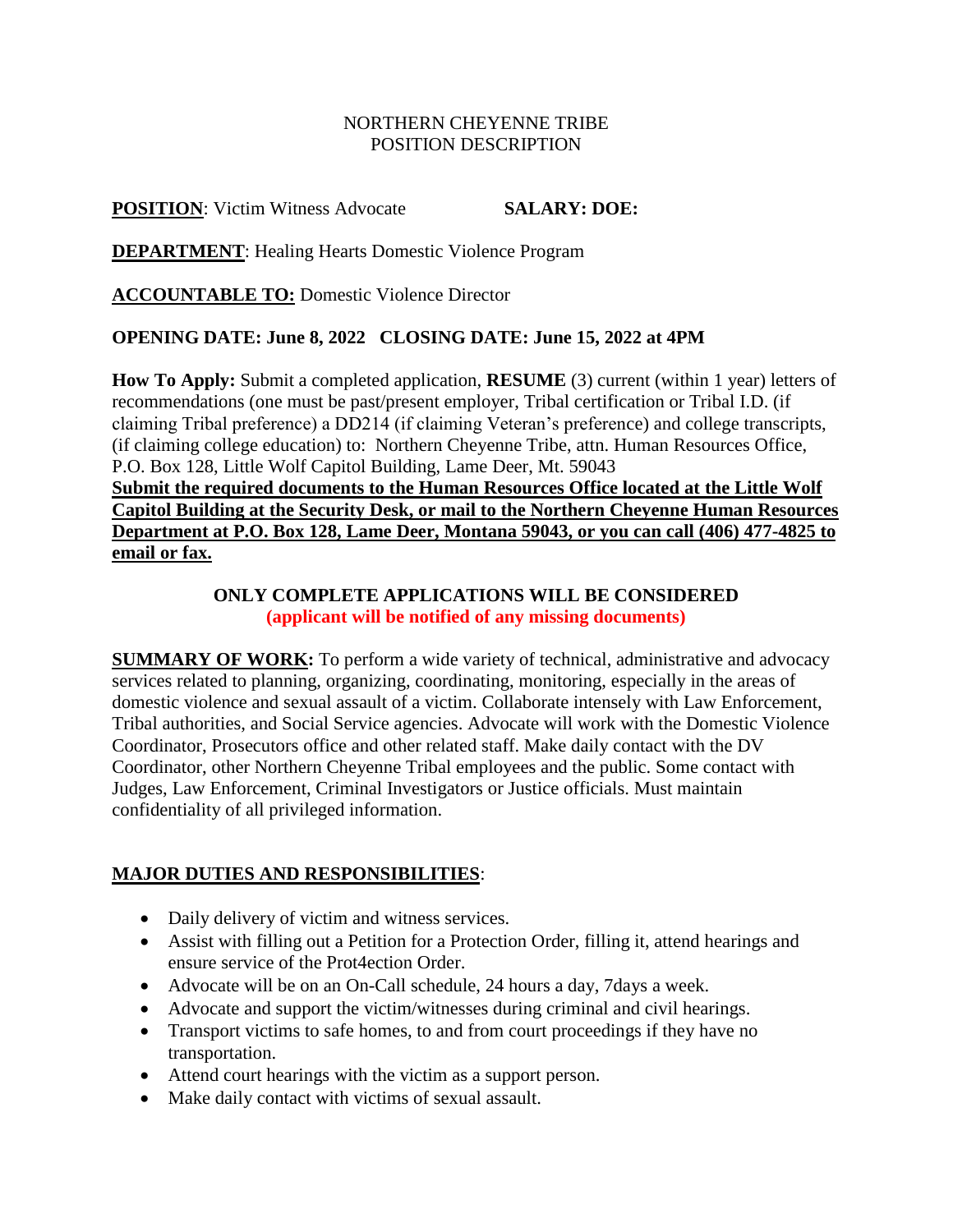- May occasionally enter unfavorable houses or apartments or situations.
- May be dealing with extremely volatile situations.
- Occasionally working after hours in high stress situations.
- Educate victims about their rights safety planning and the dynamics of victimization.
- Assist with filling our and filing victim's compensation claims.
- Advocating safety for victims and their children.
- Collaborate daily with judges, prosecutors, law enforcement, tribal agencies, CPS, and mental health professionals to provide comprehensive services for victims.
- May testify on behalf of a victim.
- Take evidence photos when necessary for evidence gathering.
- File reports on a timely basis.
- Track and compile information and statistics for grant reporting; accurate record-keeping.
- Travel to court hearings, transport victims, or travel to conferences for meetings.

# **KNOWLEDGE REQUIRED**:

- Knowledge of the Northern Cheyenne Tribal Law & Order Code, Tribal Ordinances.
- Violence Against Women Act of 1994 & 2000, Domestic Violence Ordinance 4(92), Sexual Assault Ordinance.
- Full Faith & Credit, Domestic Violence Cycle of Abuse and its effects.
- Criminal justice codes, Victim Witness Protection Act.
- Knowledge and awareness of Native culture, family dynamics, tribal, legal and social services systems on Northern Cheyenne reservation.
- Keep victim apprised of court dates and procedures, follow court cases.
- Respond to victims of crime at the hospital, emergency room, police station as requested by hospital and law enforcement staff.
- Advocate for clients with prosecutors and attorneys through one-on-one contact, written communication, as well as meetings or hearings regarding the client.
- Practices and principles of victim advocacy/counseling.
- Time management and organizational practices.

# **SKILLS REQUIRED**:

- Performs work duties in a timely manner.
- Maintains accurate and timely records and files.
- Knowledge of software as Word Perfect, Excel, Power Point, Database Management and other relevant software.
- Communicate clearly and concisely, both orally and in writing.
- Must have good and courteous phone etiquette.
- Observes work hours and demonstrates punctuality.
- Deals tactfully and courteously with the public, victims and other departments.
- Adheres to strict standards of Confidentiality of criminal justice information, investigative reports and corresponding evidence.